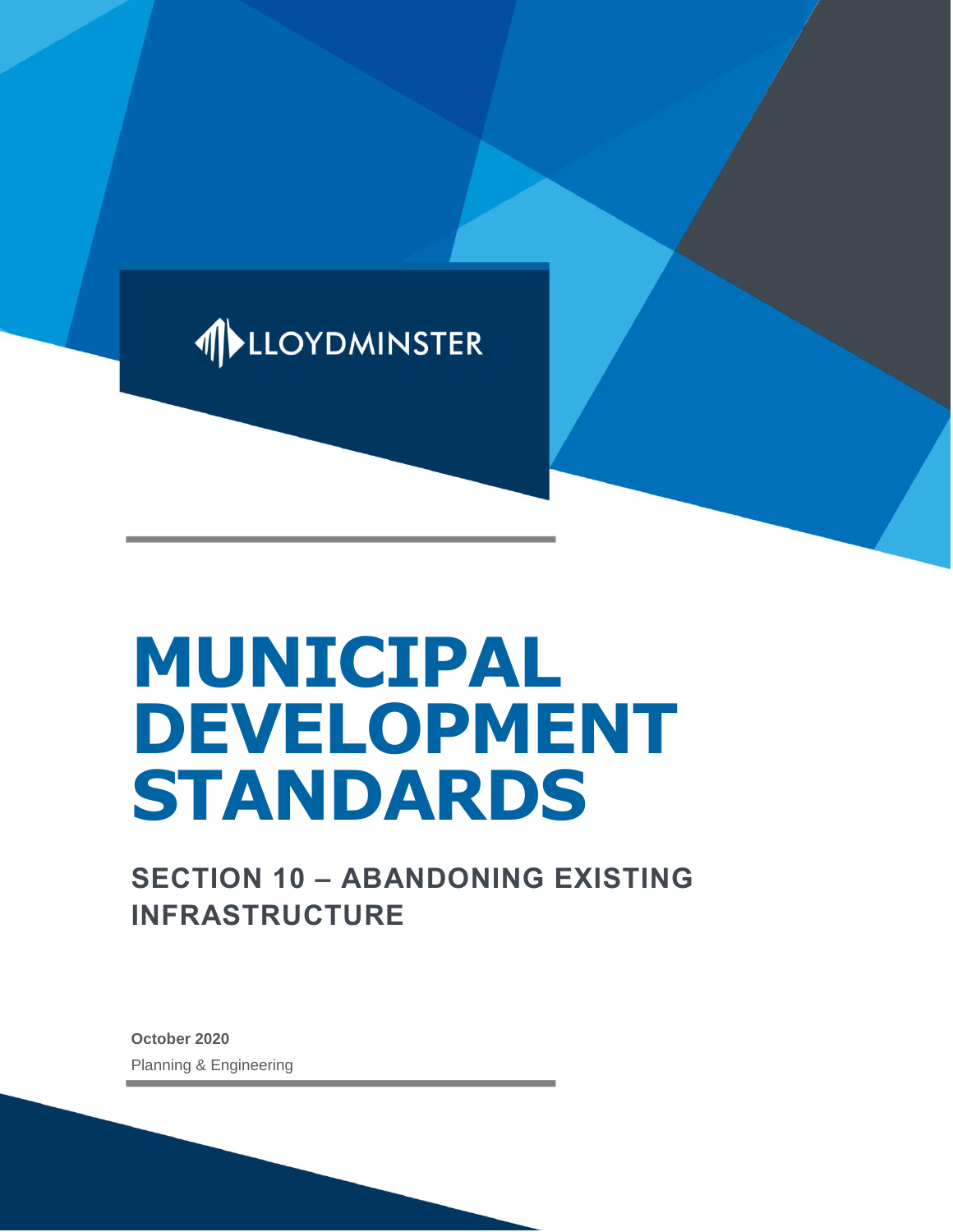

### **TABLE OF CONTENTS**

| <b>SECTION</b> |                                    | <b>PAGE</b> |  |
|----------------|------------------------------------|-------------|--|
| 10             | Abandoning Existing Infrastructure | $10-2$      |  |
| 10.1           | Manholes                           | $10 - 2$    |  |
| 10.2           | <b>Catch Basins</b>                | $10 - 2$    |  |
| 10.3           | Sewers                             | $10 - 2$    |  |
| 10.4           | Abandoned Service Connections      | $10 - 2$    |  |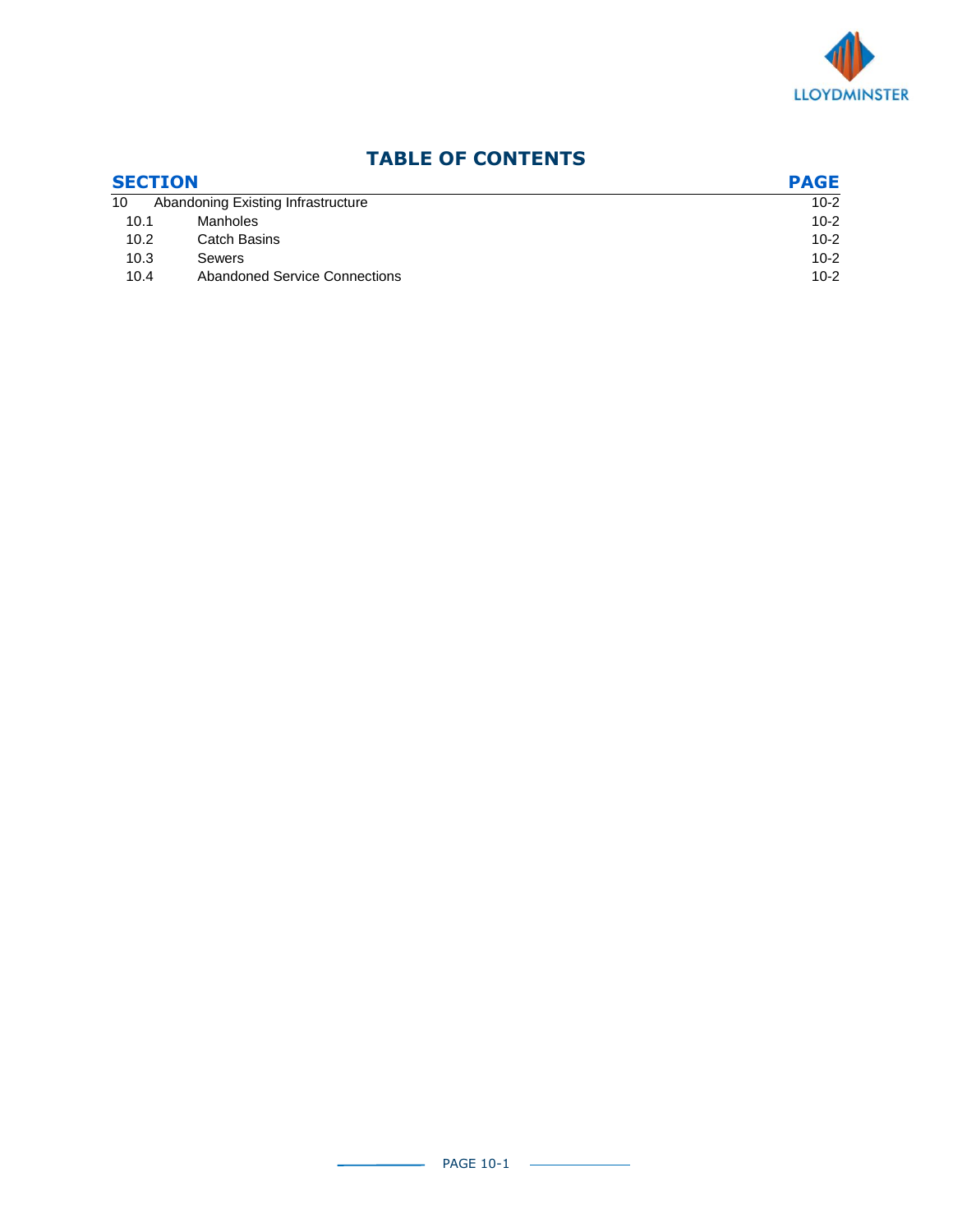

#### **10 ABANDONING EXISTING INFRASTRUCTURE**

#### **10.1 Manholes**

For manhole abandonment, plug all pipes with non-shrink grout, remove and dispose of manhole to 1.0 m below ground and fill with fillcrete.

#### **10.2 Catch Basins**

For abandonment of catch basins follow the procedure for abandonment of manholes.

#### **10.3 Sewers**

Abandon existing sewers and sewer services by plugging one end as noted below and completely filling the sewer or sewer service with cement-stabilized flowable fill and then sealing it as noted below. Confirm all active sewer services have been disconnected from the sewer main being abandoned and have been reconnected to a new sewer main before filling the sewer.

For concrete pipe 300 mm to 675 mm in diameter, place sandbags or other firm backing 300 mm inside the abandoned sewer and seal with concrete. Break out a section of the pipe invert in front of the sandbags to allow the concrete to key into the pipe to prevent shifting of the plug.

For PVC pipe 300 mm to 675 mm in diameter, place sandbags or other firm backing 300 mm inside the abandoned sewer and seal it using a manufactured compression style plug.

The method for plugging each end of sewer pipes larger than 675 mm must be detailed on the drawings or specified elsewhere, and approved by the City prior to work commencing.

#### **10.4 Abandoned Service Connections**

If an existing water service connection is to be abandoned on a PVC water main, the main stop may be turned off and left in place. On all other water mains, the main stop must be removed and a stainless steel repair clamp installed on the water main. In cases where a tee is utilized instead of a main stop, if the tee is in good condition an engineered plug may be used, with a thrust block placed as per Standard Drawing 6-304. The entire tee must then be covered in sulphate resistant concrete that will achieve a minimum strength of 25 MPa in 28 days. In either case, the curb stop and service box must also be removed.

For sanitary and storm services, if the tee or saddle is in good condition a cap may be installed, with Speed Plug or an approved equivalent placed around the tee and cap. If the tee or saddle is not in good condition, it must be removed and the main repaired. If there is an inspection riser or manhole, it must be removed.

All service abandonments must be inspected by the City. If not inspected as part of the lateral service installation, inspections can be requested using the same procedure identified in Section 11.10.6.